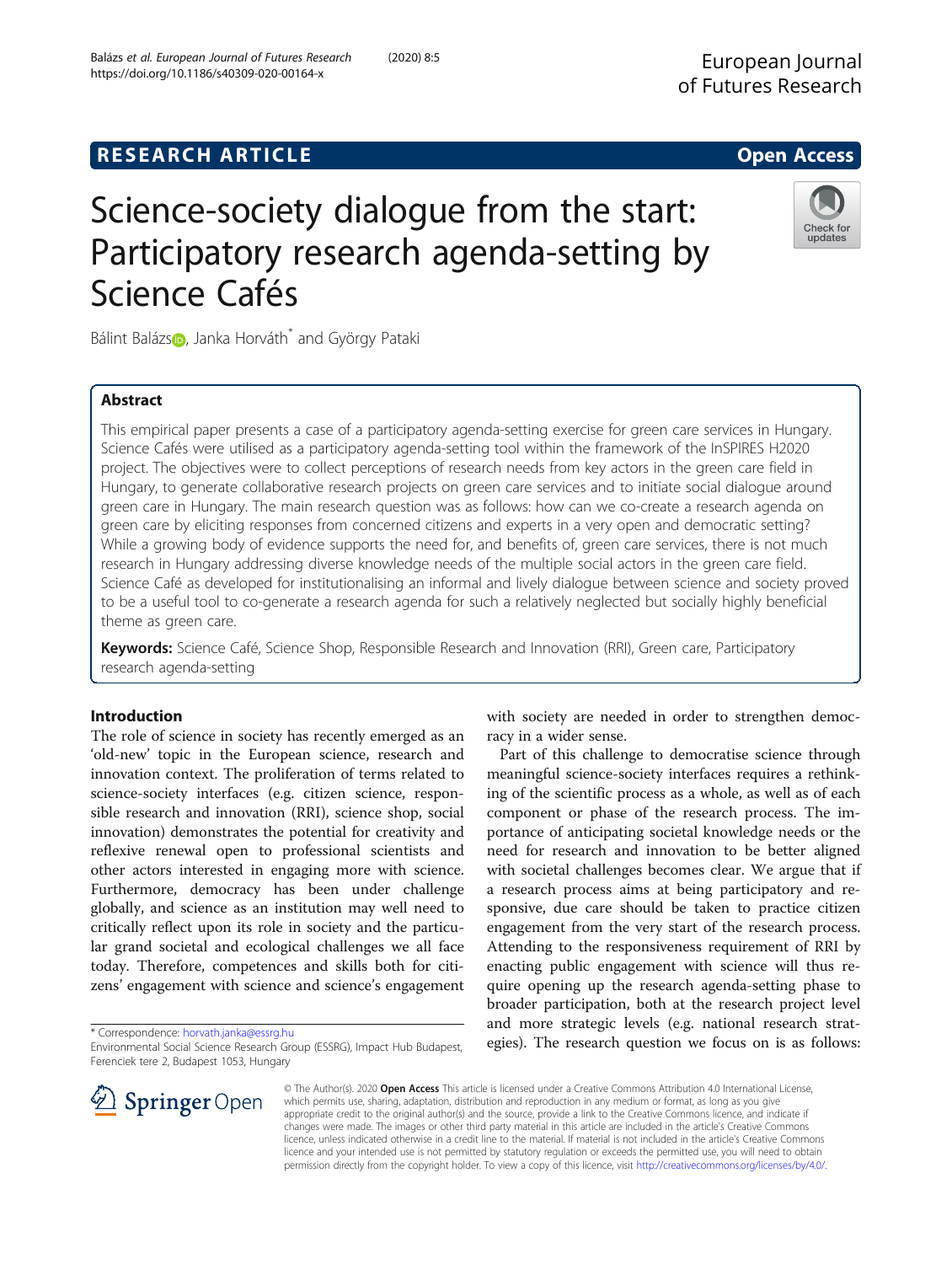how can we co-create a research agenda on green care by eliciting responses from concerned citizens and experts in a Science Café setting?

This paper reports on our experiences using Science Cafés as a tool to generate a research agenda in a participatory way. Our experience has been gained within the transdisciplinary field of green care. First, we briefly discuss participatory agenda-setting as reflected in the extant literature, particularly in the field of health and environment. Second, we introduce the field of green care. Third, we describe the process for participatory research agenda-setting for green care in Hungary. Fourth, we share our reflections on the experience gained from the Science Café as a participatory research agendasetting tool. Finally, we offer our conclusions.

## Participatory research agenda-setting: theoretical and project background

Stakeholder involvement and public participation in science in general, and in research agenda-setting in particular, have become overlapping interests of researchers in science policy, health research, public engagement, and the political sociology of science. Co-production and sharing power with citizens in the research process in novel forms resonate with diverse traditions and trends in science. In particular, action research (e.g. [\[6](#page-7-0), [10](#page-7-0)]), the right to research [\[3](#page-7-0)], citizen science [[28](#page-8-0)], and responsible research and innovation (RRI) [\[20\]](#page-7-0) are becoming the most advanced fields where co-production and the radical democratisation of the research process are most often practised. A range of future-oriented methodologies, tools, and approaches are deployed in this problem space: foresight, backcasting, scenario development, Delphi, trend impact, and horizon scanning (e.g. [\[18,](#page-7-0) [21](#page-7-0)]). Stakeholders in many phases of the processes—from agenda-setting, through research design, to evaluation, and dissemination—can enter, create legitimate roles, and provide meaningful knowledge for research content and focus. Rosa et al. [\[25\]](#page-8-0) investigate large-scale EU-wide participatory agenda-setting processes (such as CIMULACT H2020—[http://www.cimulact.eu/\)](http://www.cimulact.eu/), as compared to expertbased foresight studies. Clearly, citizen-based, multi-actor co-created policy advice differs qualitatively from expert-based reports, in terms of the direction and focus of the proposed R&I agenda.

Participatory research agenda-setting, as a form of coproduction, is a well-established field in applied healthcare and medical studies, and various such settings, where researchers and patients collaborate have been analysed in detail. Often intermediary organisations bring together patients and researchers to shape a shared problem space for future investigations. Abma and Broerse [[2\]](#page-7-0) extract a model (or template approach) for such research agenda-setting exercises, based on seven

case studies in the medical sciences. Their Dialogue Model provides a flexible and interactive approach that extends to six research phases: exploration; consultation; prioritisation; integration; programming; and implementation. The dialogue model is defined as 'an interactive, multistakeholder and multiphased process for the coproduction of a shared research agenda. It entails six phases, including the consultation of patients and researchers and the integration of their agendas' (p  $2 \lfloor 1 \rfloor$ .). By offering a mutually supportive process, it evolves into a 'free, protective and communicative space of mutual encouragement to develop power from within and to articulate' multiple voices, which leads to 'meaningful deliberations' with professionals, researchers and funding agencies ( $[1]$ , p. 1). The primary motivation is to create a relevant and useful research agenda that better enables healthcare services to meet the needs and expectations of patients. As a primary goal, the dialogue model aims explicitly for patients to reflexively highlight their agenda, by offering an empowering process that also incorporates a broader collaboration with policy-makers, treatment or service providers, citizens, medical doctors and civic groups. It employs several techniques to enable diverse forms of expression: anecdotes, storytelling with others, diaries, photographs, movies and theatre. The main challenge of the model is to trigger permanent changes in research and institutional transformation based, on the one hand, on the enacted participatory processes and, on the other, on the resulting prioritised list of substantive research topics.

Such participatory research agenda-setting exercises can also help to point out 'undone science' [[13\]](#page-7-0), defined as 'areas of research that are left unfunded, incomplete or generally ignored, but that social movement or civil society organisations often identify as worthy of more research' (p. 1). The prioritisation phase of these exercises is regarded as the active social construction of knowledge and, therefore, such knowledge co-production also implies a pre-existing inequality, ignorance or systematic nonproduction of knowledge.

Based on a qualitative assessment of nine multistakeholder agenda-setting projects in the Netherlands, Pittens [\[23\]](#page-8-0) contends that while patients are increasingly involved in health research agenda-setting, their topics and concerns are not automatically translated into a funding programme or taken up by researchers. As a general trend, public participation and beneficiaries' involvement usually stops before research projects are programmed and implemented.

The EU H2020-funded InSPIRES consortium [\(http://](http://inspiresproject.com/) [inspiresproject.com/\)](http://inspiresproject.com/) aims to narrow the gap between society and science by co-creating and implementing innovative science shop models that are inclusive, context-relevant, culturally adapted and more accurate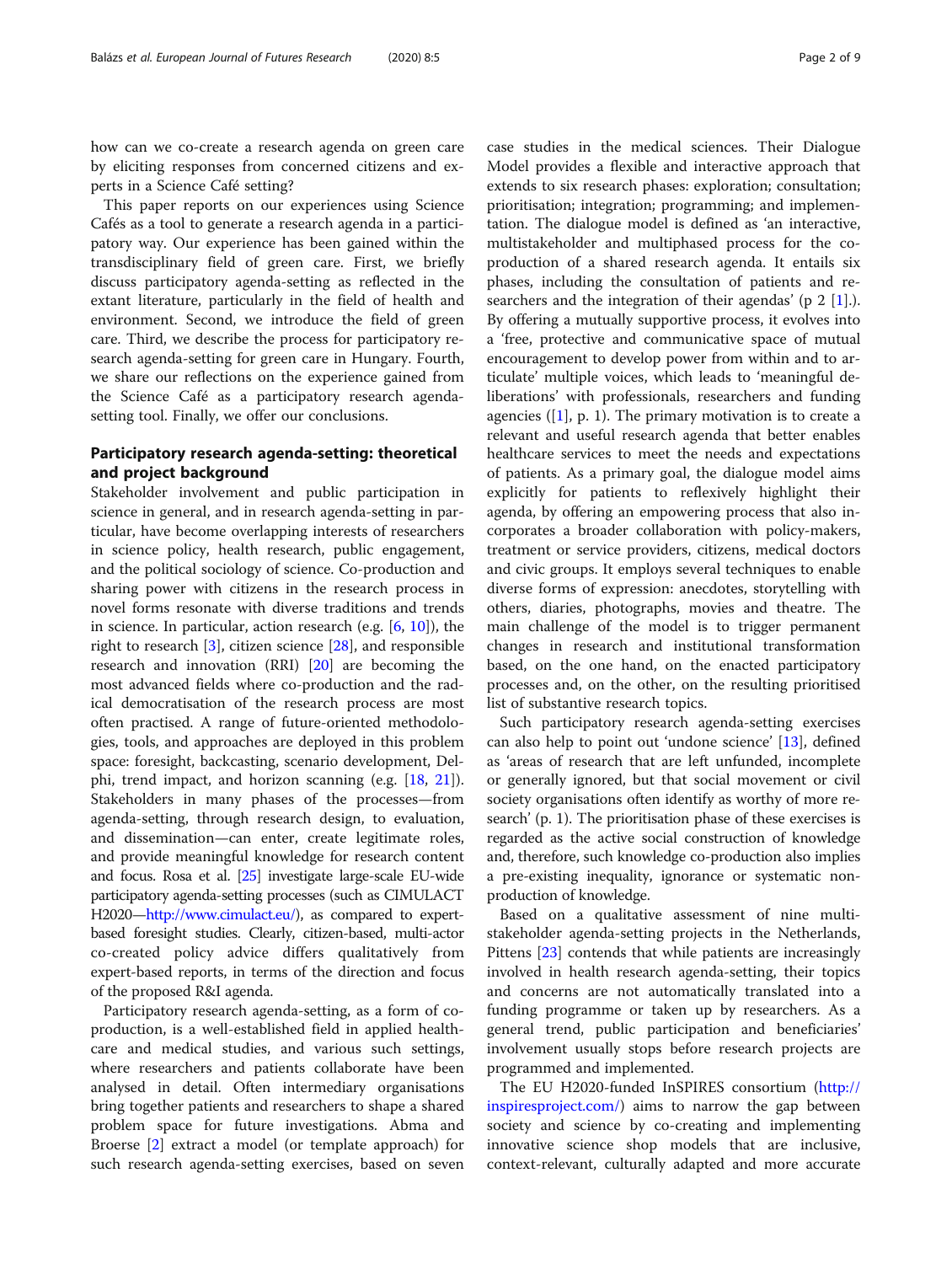and responsive to civil society concerns. Within the framework of these new models, InSPIRES partners facilitate collaborative research projects aligned with the principles of RRI, Open Science (OS) and Impact Evaluation. There is a particular focus on health and environmental issues, which are underexplored in the current science shop research agenda, yet can be adequately addressed by strengthening community voices and developing the conditions for a participatory dialogue and knowledge sharing. We now turn to the Science Café as a participatory method of public engagement with science and science engagement with the public.

Science Cafés can have multiple purposes and can be applied in different contexts (e.g. [\[4](#page-7-0)]). The first series of Science Café events through which our team gained experience was organised between 2004 and 2010 ('Sustainable Hungary Science Café'), aimed at the popularisation of a sustainability science agenda. In this role, it proved to be a useful tool to engage various publics around urgent and vexing sustainability problems in agriculture, forestry, policy, environment, mobility, energy, gender and politics. Subsequently, two EU FP7 projects (SciCafé and SciCafé2.0) assisted us in understanding the evolution of the Science Café movement and how a previously grassroots movement became a public engagement buzzword (for detail, see [\[4](#page-7-0)]). The pervasiveness of participatory engagement in research agendas (multi-actor approach, RRI, Citizen Science) led to a situation where such science-society interactions came to be regarded as almost a necessary step in the promotional cycle of scientific production.

The evolution of the Science Café movement has been embedded into the broader context of changing science culture and the emerging practices of science democratisation. Citizenship as a notion in democratic societies contains the engagement of publics in science as well, a prerequisite to controlling our own destiny. Several converging mechanisms of science-society-policy interactions, transdisciplinary and public engagement activities (e.g. action research, participatory research, science café, science shop, citizen science, OS, RRI, social innovation) run parallel in today's science environment. This warrants the need to revisit opportunities for the renewal that Science Cafés can offer in the changing landscapes of scientific culture. Below we present how we applied Science Café in participatory agenda-setting for green care.

## Participatory research agenda-setting: our process

In 2014, our team organised the first platform event on care farming with advocates and practitioners, an antecedent to the research project. This forum provided an open space for joint evaluation of the state of the art in Hungary, sharing best practice examples and previous experiences. After this event, one of the participants launched a Norwegian-funded project aiming to establish the Hungarian care farming system. We contributed to the project as members of the expert group which produced evidence-informed arguments on the diverse benefits green care may bring to society. More recently, joint efforts have resulted in establishing an active platform for green care organisations and state-sponsored resources available to green care service providers. In 2018, within the framework of the InSPIRES H2020 project, we started to focus on the research needs of green care services in the Hungarian context. Our main objectives were to foster the engagement of scientific actors with green care by initiating and facilitating dialogue to prepare a novel research agenda on green care services and generating collaborative research projects.

In the preparatory phase, we conducted desk research on green care services, until recently a neglected field of interest for policy-making and scientific research in Hungary. Our literature review of this field illustrates the unequal knowledge production in the green care literature. An advanced search in the Scopus database with the 'green care' keyword produced 566 documents between 2000-2020. The results show the exponential growth of this research area, reaching 50 articles per year in 2010 and passing 75 articles per year by 2019. Articles are predominantly from the medical, social and environmental sciences, and exclusively from Western countries: the UK, the Netherlands, the USA, Italy and Norway.

Green care became one of the many concepts that have been circulated in recent years to grasp naturehealth linkages. Already over 10 years ago, a special issue of The International Journal of Therapeutic Communities defined green care as outdoor activities and involvement with nature in a therapeutic context  $[12]$  $[12]$ . By green care, we refer to how nature (its elements, like plants, animals and landscapes, or its use and maintenance, through agriculture, gardening, conservation and animal husbandry) can be used to offer well-being and healthpromoting activities for people [[14,](#page-7-0) [26,](#page-8-0) [27](#page-8-0)].

Since the 1980s, we, the citizens of highly urbanised and industrialised countries, have spent more than 90% of our lives indoors, while our time outside has been reduced to 1-5% [[9\]](#page-7-0). Meanwhile, a growing body of evidence proves that contact with nature enhances human health and well-being ([[5,](#page-7-0) [17](#page-7-0), [24,](#page-8-0) [29](#page-8-0), [22](#page-7-0)]). We identified four critical levels, adapted from the work of Bragg et al. [[7\]](#page-7-0), in which a person can interact with nature: (a) nature as part of everyday life (e.g. nature viewed through a window, natural elements as decoration); (b) places and activities in the natural environment experienced as part of health promotion (e.g. jogging, cycling, gardening, hiking, creation and use of healing gardens and therapeutic landscapes); (c) nature engagement activities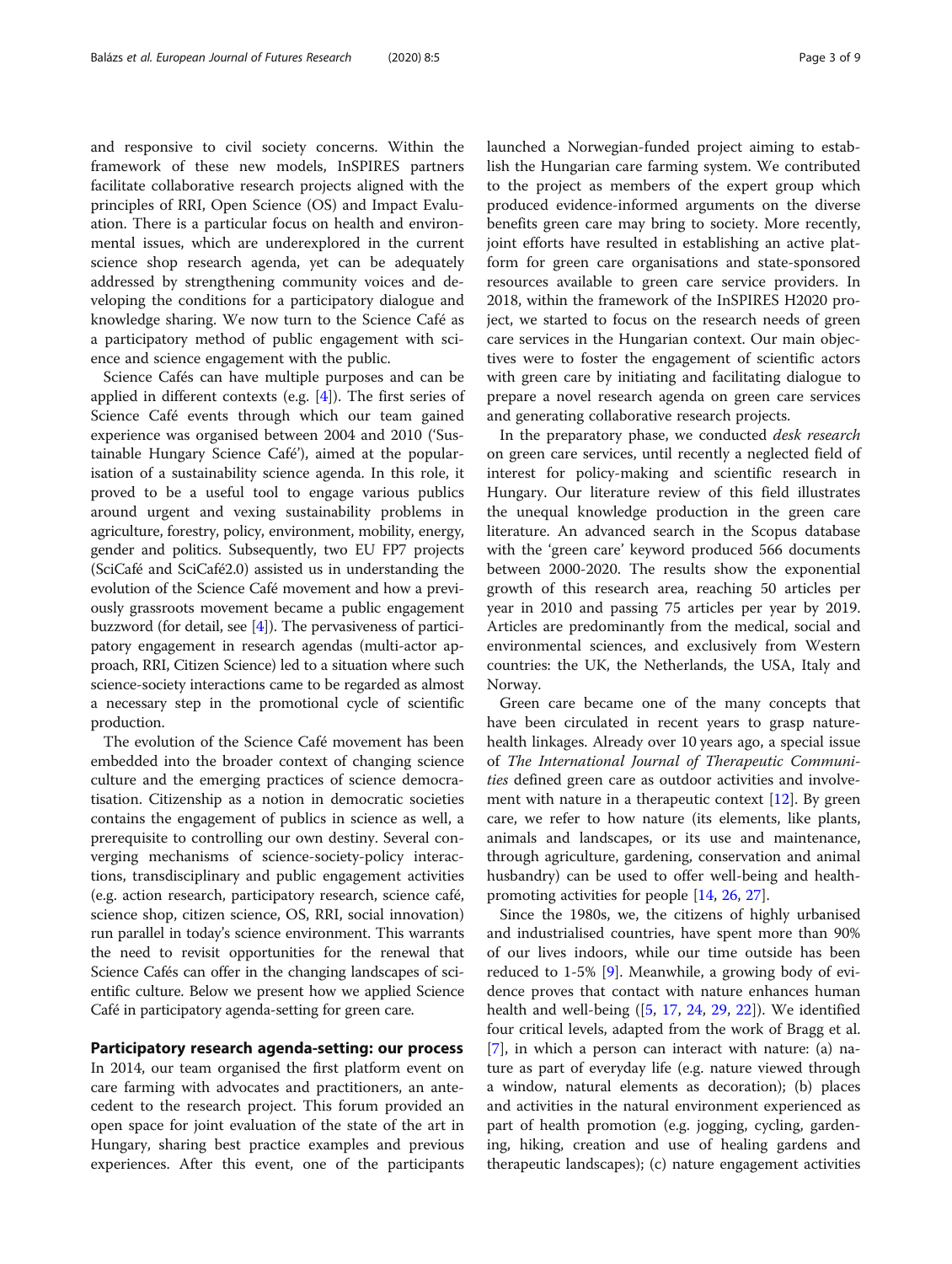as tools of fostering nature connection and ecological thinking (e.g. school gardens, volunteering in nature conservation or organic farming); and (d) green care services as personally tailored, therapeutic interventions for people with defined needs (e.g. animal-assisted therapy, garden therapy, wilderness therapy, care farms). Green care services focus on the changes in people's wellbeing induced by their connection with nature [\[15](#page-7-0)].

In western and northern Europe, green care is an emerging phenomenon, yet there is still a lack of understanding of the term  $[14]$  $[14]$ ; there are a few types of research which focus on green care in general, as this concept brings together several academic disciplines across health, environmental and social sciences. Green care typically requires work along the boundaries of environmental and social sciences with a transdisciplinary approach. Within the InSPIRES project, we mapped civil society needs and concerns around green care that contained several empirical steps. Table 1 below summarizes the phases of the research agenda-setting process.

In the empirical data-gathering phase, we carried out stakeholder interviews with a sample drawn from our previous contacts, the snowball method and internet search. We conducted 13 expert interviews in total with practitioners in their own work contexts. The average length of the interviews was around one hour. We invited practitioners to describe their experience in green care from the angle that they conceived as most relevant (see Table [2](#page-4-0) compiling initiatives and practitioners of green care services, and their specialities in Hungary). We engaged in a discussion of a set of previously identified themes, such as their green care work practices; attitudes towards their clients and the effectiveness of green care services; and expectations for the future and research needs around green care services.

After the initial data gathering through expert interviews, we selected five themes that could well present the whole-systems approach to the broader audience of the Science Café discussions in order to elicit research needs. The themes (animal-assisted therapy, herding therapy, cave therapy, art therapy, wilderness therapy) point out various areas of green care services and highlight virtually invisible or underrepresented themes. During the Science Café sessions, following experts' introductory talks, citizens' theme-related questions and knowledge needs were discussed in informal conversation. Between January and May 2018, we organised five Science Cafés in collaboration with the 'Care Farm Blog', one of the few Hungarian information sources on green care. The criteria for choosing green care service providers relied on the whole-systems approach [[8\]](#page-7-0) and the principles of ecopsychology [[11](#page-7-0)]. In practice, we were looking for (a) the sense of a synergistic, holistic relationship between nature and humans; (b) recognition that the belief that we are separated from nature is an illusion which causes suffering both for humans and for the environment; and (c) the perception that a better relationship between humans and nature is healing for both. All the green care services chosen are, in this sense, endeavours to harmonise the nature-human relationship.

Our data analysis followed a qualitative approach to interpret interview data and Science Café texts. Expert interviews and Science Café discussions with experts and practitioners were (audio- and video-) taped, transcribed and thematically categorised. Together with researchers' notes from debriefing sessions, all texts were analysed using a combination of meaning condensation and categorisation  $[19]$ . Our results show that citizen and expert ideas generated a shared and novel research agenda. In the research agenda, we gathered critical statements on research needs by experts and citizens as

|  |  |  |  |  |  |  | Table 1 Summary of the main empirical steps in the research agenda-setting process |  |
|--|--|--|--|--|--|--|------------------------------------------------------------------------------------|--|
|--|--|--|--|--|--|--|------------------------------------------------------------------------------------|--|

| Methodology applied                                                                                                                   | Number of resources or people involved Research topics identified                                            |                                                                                                                                                                                                                            | Actor groups in the research<br>agenda-setting                                                                  |
|---------------------------------------------------------------------------------------------------------------------------------------|--------------------------------------------------------------------------------------------------------------|----------------------------------------------------------------------------------------------------------------------------------------------------------------------------------------------------------------------------|-----------------------------------------------------------------------------------------------------------------|
| Desk research                                                                                                                         | Review of the relevant literature on<br>green care services and methodologies<br>for research agenda-setting | Amongst varied form of<br>co-production, a template<br>approach-the dialogue model                                                                                                                                         | <b>ESSRG</b> researchers                                                                                        |
| Interviews with experts and practitioners                                                                                             | 13 expert interviews                                                                                         | A broad range of green                                                                                                                                                                                                     | Practitioners and experts                                                                                       |
| 5 sessions with green care professionals,<br>Science Cafés as interface of experts<br>each inviting 4-40 participants<br>and citizens |                                                                                                              | care fields (circa 8) and<br>service types.<br>Five themes: animal-assisted<br>therapy, herding therapy,<br>cave therapy, art therapy<br>and wilderness therapy<br>Impact evaluation is the<br>most favoured research need | Lay and interested audience of<br>the Science Cafés in dialogue<br>with experts and practitioners               |
| Outreach activities                                                                                                                   | Podcasts and videos to extend the<br>impact, widening stakeholder outreach                                   | Summary of articulated<br>research needs                                                                                                                                                                                   | ESSRG researchers' collaboration<br>with universities to formulate<br>research questions and respond<br>to them |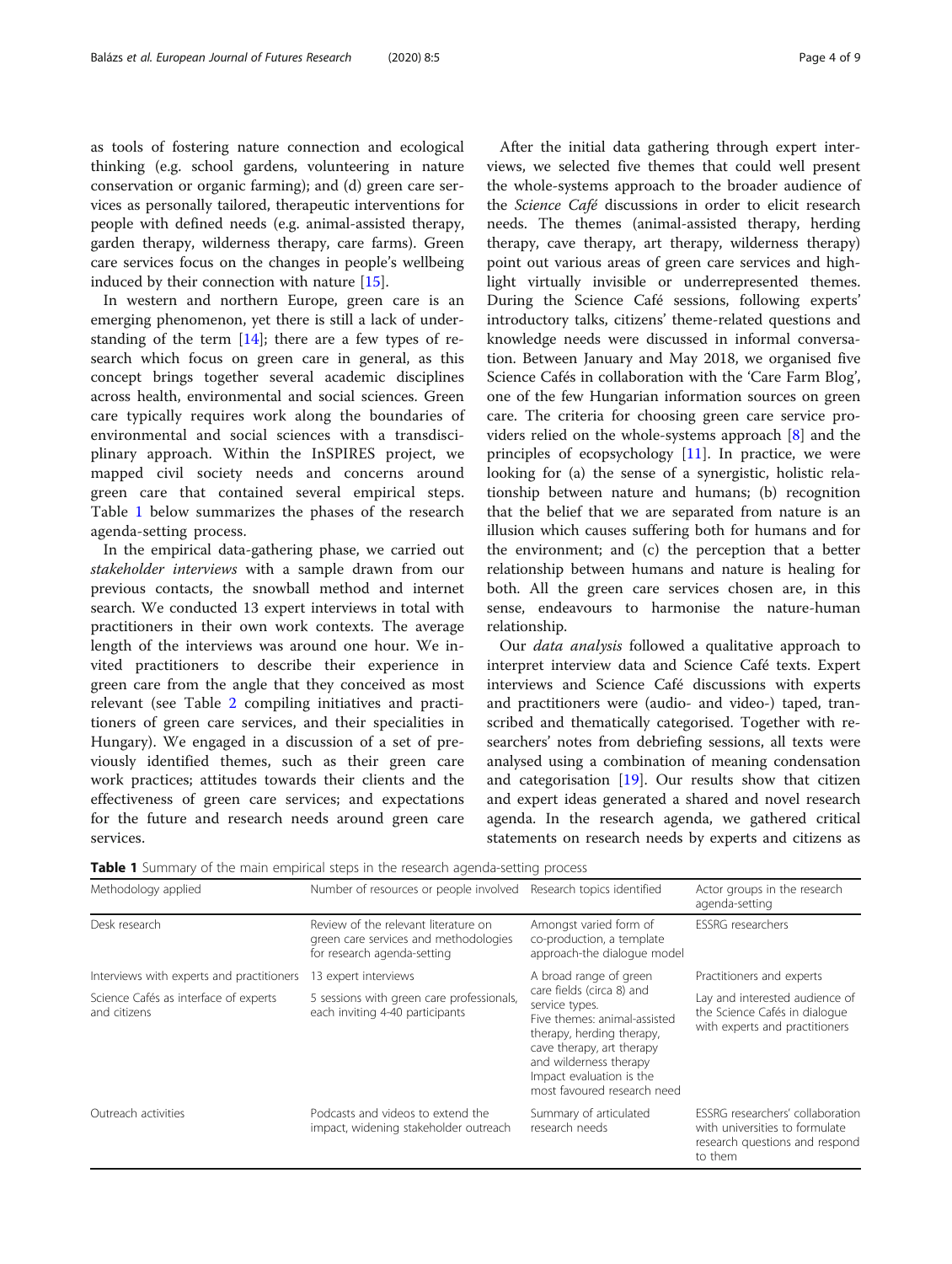<span id="page-4-0"></span>

| Table 2 A compilation of initiatives and practitioners, listing the different kinds of green care services, with examples and references |  |
|------------------------------------------------------------------------------------------------------------------------------------------|--|
| to research/practice specialties in Hungary                                                                                              |  |

| Type of green care service    | Specialty                                                                   |
|-------------------------------|-----------------------------------------------------------------------------|
| Animal-assisted therapy       | Connection-centred animal-assisted therapy (method developed by the expert) |
| Animal-assisted therapy       | Herding therapy with goats and sheep (method developed by the expert)       |
| Animal-assisted therapy       | Therapeutic work with horses, provided by a clinical psychologist           |
| Animal-assisted therapy       | Therapeutic work with horses specialised for children                       |
| Healing garden/garden therapy | Autism-specific garden                                                      |
| Healing garden                | Healing garden for patients in a courtyard of a hospital                    |
| Wilderness therapy            | Wilderness therapy programs for youngsters in childcare                     |
| Wilderness therapy            | Therapeutic caving tours for children/youngsters with special needs         |
| Ecotherapy                    | Ecotherapy sessions for people with mental health issues                    |
| Care farming                  | Providing services for children with special needs at an ecological farm    |
| Green exercise                | Hiking trails for people with cardiovascular diseases                       |

well as their overlapping components. The common elements of citizens' and experts' expectations for future green care services research are a summary of scientific evidence on green care services; methodological handbooks and case study collections including Hungarian green care initiatives; a search for good international practices; promotion of green care services and reaching out to potential beneficiaries; and, finally, monitoring of green care processes. The primary need that emerged is the validation of the impacts of green care services.

As a final outreach step, we approached researchers in various fields (medical, psychological) and institutions of higher education in Hungary with research ideas based on this novel agenda, and a new action and research plan was constructed to deploy an impact evaluation process in a Hungarian school garden [[16\]](#page-7-0). We paid particular attention to follow-up activities, such as feedback interviews with the invited experts, and podcasts and videos to promote the topic and to provide opportunities for citizens and professionals to join our process afterwards (all videos and podcasts are available with English subtitles at [https://tinyurl.com/essrg-sciencecafe\)](https://tinyurl.com/essrg-sciencecafe).

### **Discussion**

The main result of the Science Cafés on the content level is the emergence of divergent themes around green care services. Still, all actor groups believe that there is a need for creating legitimate knowledge around green care (see Fig. [1](#page-5-0) below). Experts seek to create and distil scientific evidence on green care services as well as methodological and case study repositories for the benefit of research on Hungarian green care initiatives. The lack of comparative studies, of more embedded case study research and of international knowledge sharing is a hindrance to the development of this field. Practitioners are interested in the successful promotion of green care services and reaching out to potential beneficiaries. Experts and practitioners would both favour monitoring studies of green care processes. Citizens and experts agree that the impact evaluation of green care services is of primary importance to better establish this field.

Following the model presented by Abma and Broerse [[2\]](#page-7-0), we showed that Science Cafés provide a flexible and interactive space for agenda-setting exercises—especially in the exploratory phase. The events created 'meaningful deliberations' [\[1](#page-7-0)] between experts, practitioners and lay audiences on substantive research topics for green care. The agenda-setting exercise also pointed out that several preferred research questions, often left ignored by health research, are practically 'undone science' [\[13\]](#page-7-0). The topics raised and concerns identified during the Science Cafés can be taken up by researchers. Our exercise is part of a science shops strategy to co-create research agendas the one which, in the long run, has some potential impact to inspire change in national funding schemes.

The novelty of this research agenda-setting process was a systematic mapping of Hungarian research and civic organisations and experts that offer green care services. Our expert interviews identified unique initiatives; for instance, a clinical psychologist who developed a unique way to involve 'wild', not too socialised farm animals into her therapeutic work, and a group of professional cavers who have been holding cave therapy sessions for children with special needs for almost 20 years.

The Science Cafés used in our agenda-setting were able to introduce multiple topics and invite creative arrangements. The essence of the Science Café events was to create an open, encouraging and informal platform around green care, and to build a bridge between society and science. To achieve this target, we held the Science Cafés in a small, centrally located café (in Budapest), and advertised them on the Facebook page of the 'Care Farm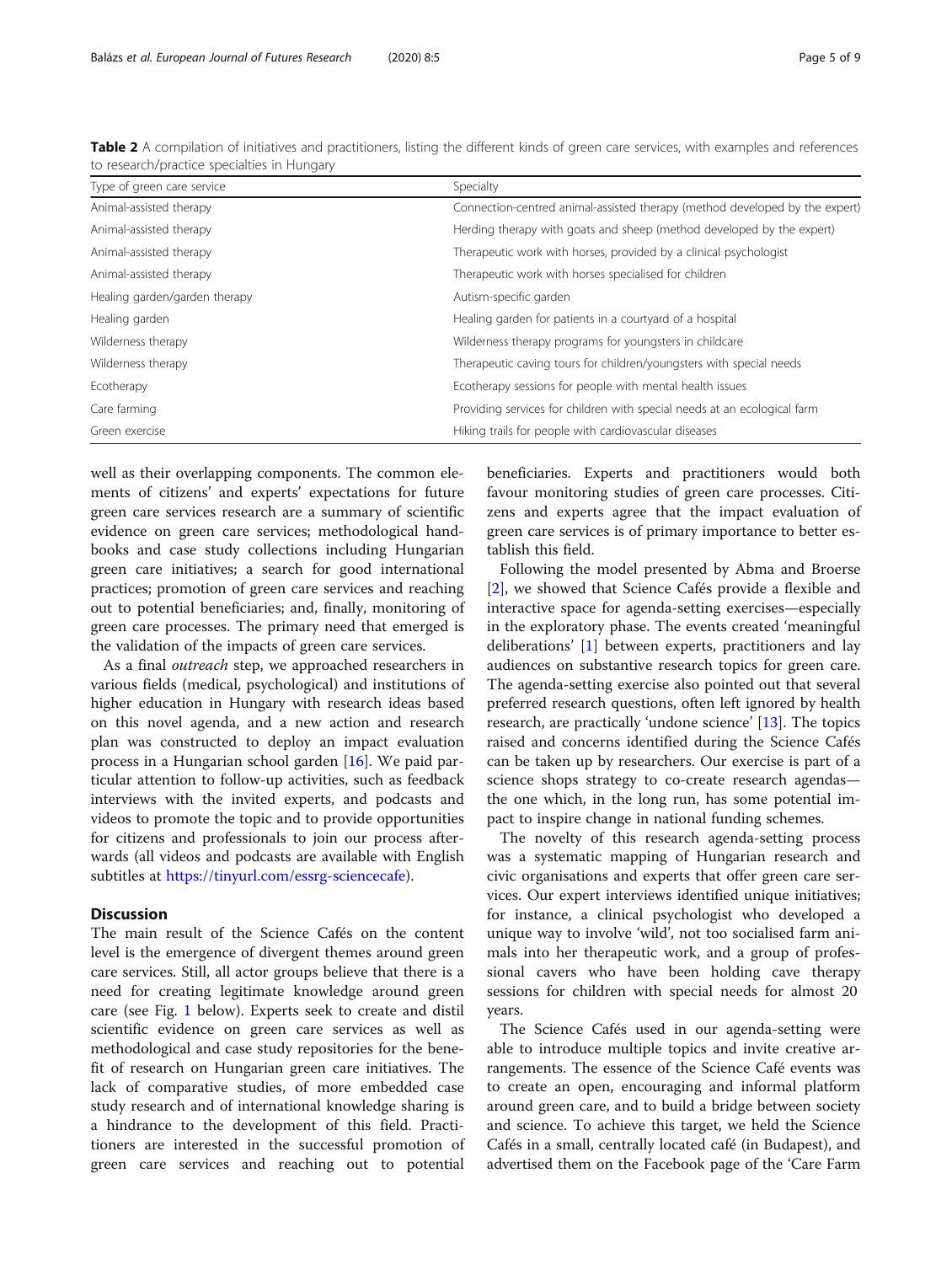<span id="page-5-0"></span>

Blog' and through flyers and posters placed in the café, in the nearest public library, at some of the universities located in Budapest and in the Impact Hub Budapest, where our office is situated. Anyone who felt connected to the green care-related topics could come and join us for a chat. Due to the open and inclusive setting, we did not introduce a registration process; therefore, we do not have detailed information about the attendees. Based on informal talks before and after the events and on the articulated questions, we determined that they were mainly university students, educators and professionals already interested in green care and possessed of some personal ambition to deal with green care in the future. We enhanced the friendly, relaxed atmosphere by rearranging the furniture of the café to provide a circular

space for interaction, not just frontal listening. We also encouraged the experts beforehand to prepare for a discussion, not a lecture. The chosen experts demonstrated excellent communication skills, flexibility and openmindedness, and they were keen to talk about their work. The scripting of the event supported this idea: the expert could talk about his/her job for 20-25 min, then there was one hour available for a dialogue about the emerging issues with the assistance of a facilitator (one of the co-authors of this paper). The facilitator's principal duty was to elicit questions from the audience and invite everyone to freely share their thoughts and emotions in connection with the subject.

To identify the converging views, each question or comment from the audience posed to the experts was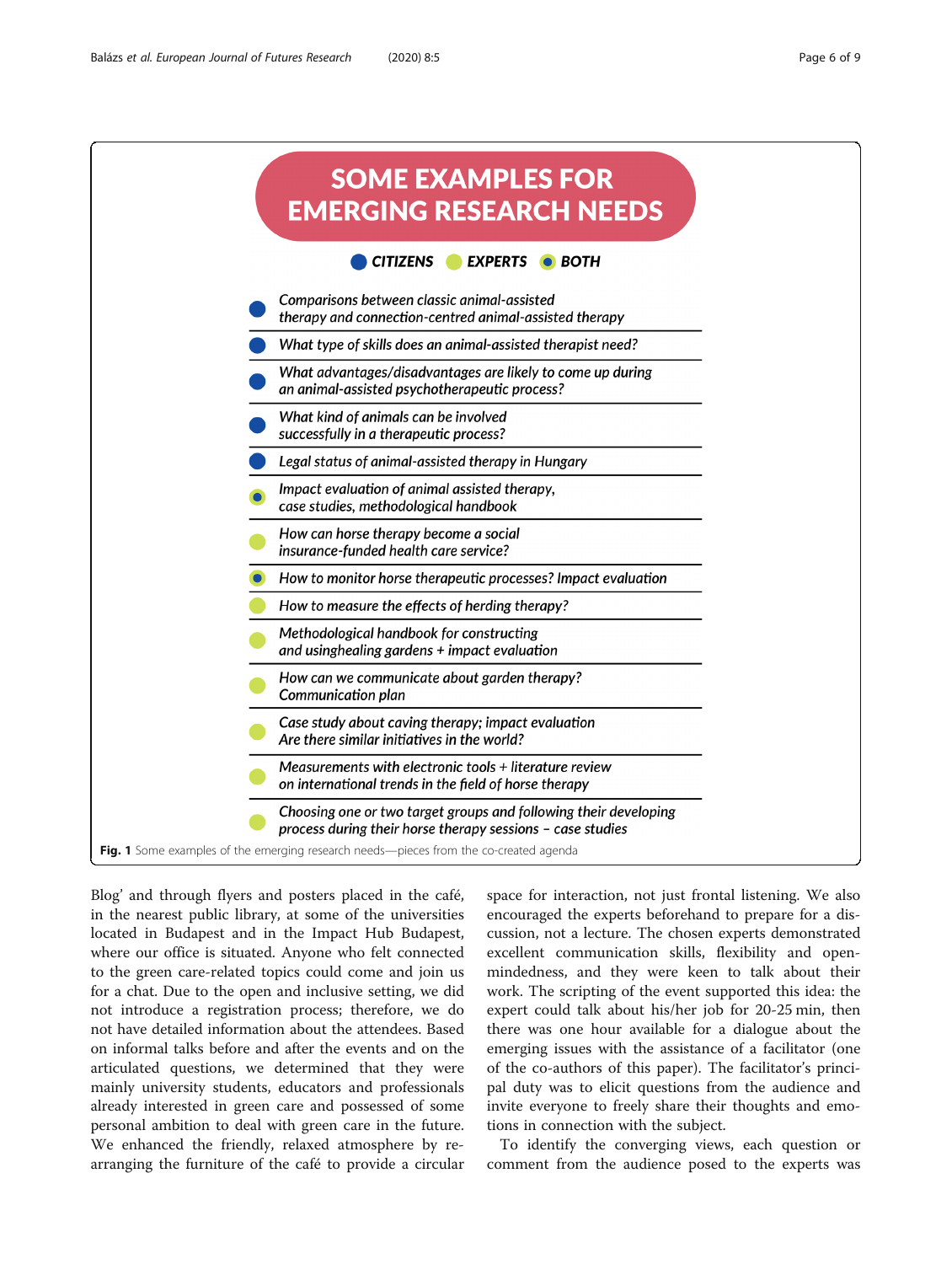operationalised as an articulated research need. Several research needs were shared by both the experts and the citizens, as enumerated in Fig. [1](#page-5-0). The participants' questions were quite technical and professional; more personal questions might have been raised if there had been fewer attendees. From both the citizens' and the experts' side, a strong demand for impact evaluation research was apparent. Following upon this particular research need, we have successfully initiated an action research project on impact assessment in a grammar school near Budapest [\[16](#page-7-0)]. Moreover, we derived new research questions from the contributions and initiated cooperation with relevant university faculties to respond to them, with the inclusion of university students (particularly in the medical and psychological fields).

As for the divergent views, the difference is principally rooted in the distinct approach we, as researchers, took to inviting the attendees into the process. In the interviews with experts, we asked them to respond to the following questions: What do they need from science? How can we, as researchers, as scientists, support their work? Unsurprisingly, they gave us mainly researchrelated answers. In contrast, citizens were invited to an informal quasi-scientific conversation, where the terms 'participatory agenda-setting' or 'research needs' were not explicitly articulated at all. Their contributions related to the specific service the expert presented during the event. Thus, they were interested in the technical details of the therapeutic process. They were also curious about the process by which they could become green care service providers in the future.

Every minor decision affected the whole process, from the selection of presenting experts, the way we promoted the events, the venue and dates we chose, the way we arranged the furniture to the manner in which the events were facilitated. We started the series in January 2018, when the weather was dark and cold, and there were around 40 participants; yet when the final Science Café was held in May 2018, only four people participated. We can partly blame the beautiful weather or the theme of the last event for the significant decline, but, looking at the entire process, we can ascertain that it might have run too long. We organised one event every month between January and May. Thus, a decline was to be anticipated.

Reflecting on the process, we can state that the emerging research needs could have been different if we had targeted the Science Cafés solely towards health and social care professionals, or if we had a number of attendees and discussed deeper, more personal, themerelated issues. The first option would have yielded more insights into the experts' research needs and could have created a research agenda for professionals, while the second would have collected the potential green care service users' claims, feelings, thoughts and concerns about these supplementing therapeutic services. Still, we believe that plenty of valuable knowledge needs have surfaced, and that we will be able to implement the research priorities in the second phase of this process.

## Conclusion

Disconnectedness from nature presents an academic interest that has long traditions in environmental social sciences. There is already substantial evidence for the social and human health benefits of nature contact, but several research questions and domains concerning the preventive and/or therapeutic use of green approaches remain unanswered and open. Therefore, a research agenda-setting exercise is helpful to put forward future research suggestions. Science Cafés bringing together citizens and professionals in the assessment of research fields can help identify some novel and critical areas for future research. Furthermore, the events and the subsequent outreach activities created reflection on and momentum for pressing research needs. Green care as a preventive and/or therapeutic potential of nature is rarely present as a prescribed intervention for patients in healthcare. In particular, our Science Cafés illustrated that more robust, evidence-based and thorough research would be necessary on the impact of green care services to make their use in healthcare more legitimate. We recommend that researchers seek to develop embedded case studies, comparative and longitudinal studies of green care service providers and their work. As we have shown, knowledge production in this area is increasing, but the concept itself still lacks a clear analytical framework. The most pressing knowledge needs in this new area of inquiry are all related to the impact assessment of green care service provision.

Becoming relevant and responsive to societal needs in our scientific activities, and to societal expectations of us, is an urgent challenge. Researchers can draw on a long tradition of participatory worldviews in science, enacted prominently by action research, post-normal and trans-disciplinary approaches. There is an embryonic creative search for and development of new ways of producing knowledge at the science-society interface. However, the nature of participation is dynamic. Not everyone would like to participate. The dimensionality in engagement gains significance: inequities in who is involved and how, and who is not involved, necessarily create biassed knowledge production and create and maintain unequal power relations. The responsibility of researchers is, therefore, high, in their choice of processes and tools for enacting societal engagement and citizen participation in science.

Several contextual factors, such as positive attitudes towards involvement, good relations amongst stakeholders,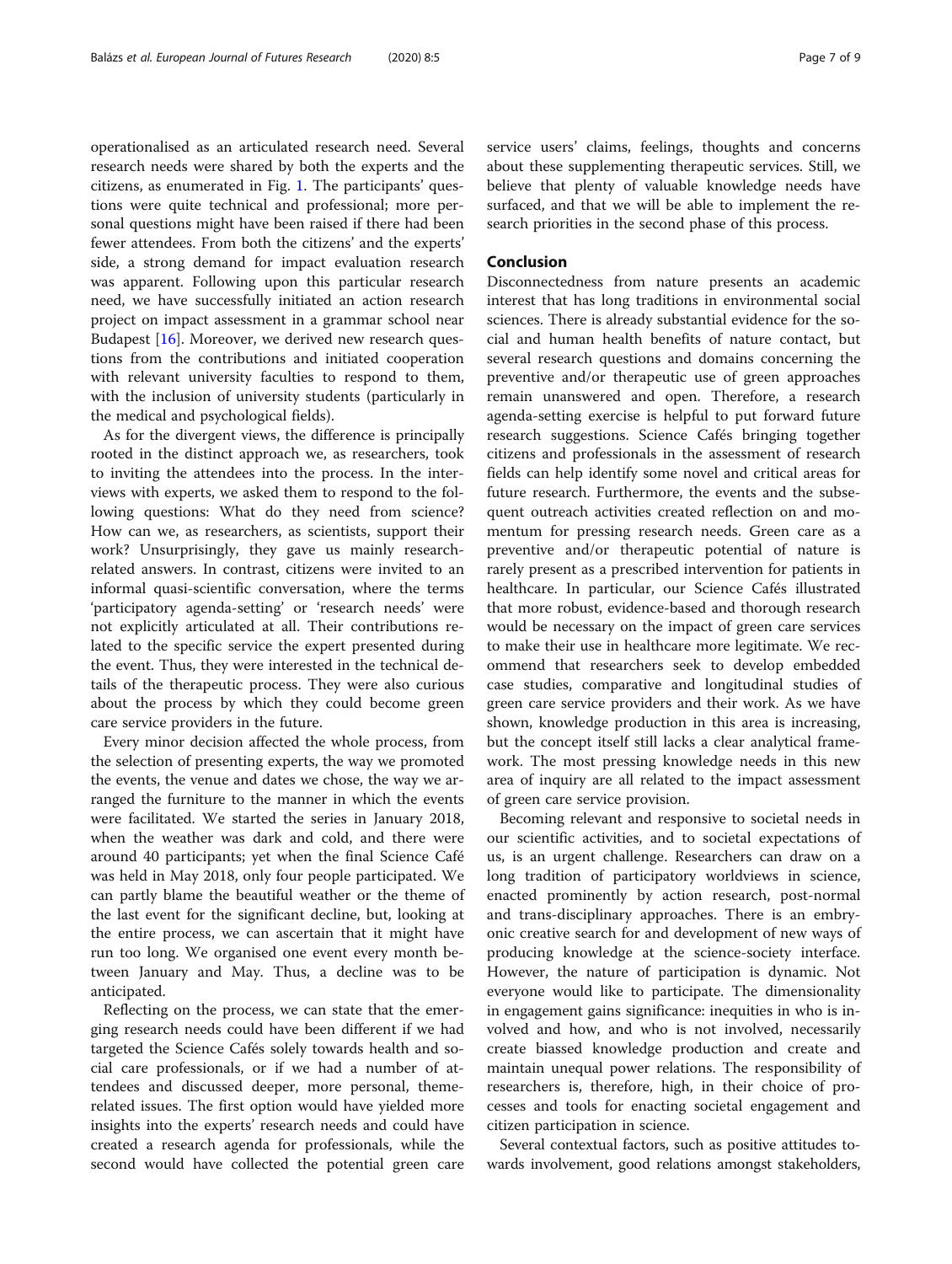<span id="page-7-0"></span>and supportive organisations, can successfully enable participatory agenda-setting and research implementation. The main ambition of participatory research agenda-setting—to enable future research and innovation to better align with societal values and demands—is essential to gaining more democratic legitimacy, beyond expert- or technology-driven processes. In the emerging EU research context, participatory agenda-setting is becoming a practical tool to implement RRI, and a possible solution to the challenge of including laypeople in research governance.

The main lesson we learned from this process is that a low-cost method like organising Science Cafés can be applied in the prioritisation phase of a research agendasetting exercise in an inspiring and convivial way. As our experience has demonstrated, maintaining relations with social actors and stakeholders remains a crucial challenge for research agenda-setting exercises in the later phases of implementation. Science Cafés with diverse audiences can be particularly useful in seeking more opportunities utilizing meaningful openness and adaptive change in their process to achieve a citizens' role in coproducing novel and pertinent research agendas. However, our particular experience with employing Science Cafés for research agenda-setting shows that mainly citizens of a particular professional interest (e.g. students, teachers, practitioners) tend to become engaged, rather than citizens with a general interest.

Based on our experiences, following the RRI process requirements, it can be seen that it is desirable to involve citizens with experts in a mutually responsive way to map actually existing societal concerns about and knowledge needs for an emerging research field. Sharing and reflecting upon experiences in real-life experiments at the science-society interface is of high significance to all of us in our efforts to enact democracy in science.

#### Abbreviations

RRI: Responsible Research and Innovation; OS: Open Science; ESSRG: Environmental Social Science Research Group

#### Acknowledgements

We are grateful to all who contributed to this process, to those green care experts and researchers who cooperated with us and to those citizens who attended our Science Cafés and co-created a lively learning atmosphere. We are grateful for what we learned from discussions within the InSPIRES consortium and our ESSRG team.

#### Authors' contributions

Authors are listed alphabetically and have contributed equally in the research and writing of this article. The authors read and approved the final manuscript.

#### Funding

Our participatory agenda-setting process is funded by the InSPIRES project. The project has received funding from the European Union's Horizon 2020 research and innovation programme under grant agreement no. 741677.

#### Availability of data and materials

All videos of the green care Science Café events are available with English subtitles at <https://tinyurl.com/essrg-sciencecafe>

#### Ethics approval and consent to participate

Not applicable.

#### Consent for publication

Not applicable.

#### Competing interests

The authors declare that they have no competing interests.

#### Received: 29 July 2019 Accepted: 2 June 2020 Published online: 13 July 2020

#### References

- 1. Abma TA (2018) Dialogue and deliberation: new approaches to including patients in setting health and healthcare research agendas. Action Res 1476750318757850
- 2. Abma TA, Broerse JE (2010) Patient participation as dialogue: setting research agendas. Health Expect 13(2):160–173
- 3. Appadurai A (2006) The right to research. Globalisation, Societies and Education 4(2):167–177
- 4. Balázs, B. (2016). Science cafés: beyond buzzwordification. Did a grassroot movement turn into a buzzword for public engagement? SPOKES #24. (November).
- 5. Barton J, Hine R, Pretty J (2009) The health benefits of walking in greenspaces of high natural and heritage value. Journal of Integrative Environmental Sciences 6(4):261–278
- Bradbury H (ed) (2015) The Sage Handbook of Action Research. Newbury Park, Calif, Sage
- 7. Bragg R, Wood C, Barton J, Pretty J (2014) Wellbeing benefits from natural environments rich in wildlife: a literature review for The Wildlife Trusts. London, The Wildlife Trusts URL: [https://wildlifetrusts.org/sites/default/files/2](https://wildlifetrusts.org/sites/default/files/201805/r1_literature_review_wellbeing_benefits_of_wild_places_lres.pdf) [01805/r1\\_literature\\_review\\_wellbeing\\_benefits\\_of\\_wild\\_places\\_lres.pdf](https://wildlifetrusts.org/sites/default/files/201805/r1_literature_review_wellbeing_benefits_of_wild_places_lres.pdf)
- 8. Buzzell L (2016) The many ecotherapies. In: Jordan, M., and Hinds, J. (eds). Ecotherapy. Theory, research and practice. Palgrave, London, pp 70–82
- 9. Chalquist C (2009) A look at the ecotherapy research evidence. Ecopsychology 1:1–12
- 10. Chevalier JM, Buckles DJ (2019) Participatory action research: theory and methods for engaged inquiry. Routledge, London, New York
- 11. Davis J. (2006): Ecopsychology defined. Naropa University. Boulder, Colo. URL: <http://www.soulcraft.co/essays/ecopsychology.html>.
- 12. Freestone, M. et al. (2008). Therapeutic communities: green care edition. International Journal of Therapeutic Communities. 29(3). (Autumn).
- 13. Frickel S, Gibbon S, Howard J, Kempner J, Ottinger G, Hess DJ (2010) Undone science: charting social movement and civil society challenges to research agenda setting. Science, Technology, & Human Values 35(4):444–473
- 14. Haubenhofer DK, Elings M, Hassink J, Hine RE (2010) The development of green care in western European countries. Explore 6(2):106–111
- 15. Hinds, J., and Jordan, M. (2016). Ecotherapy: an introduction. In: Jordan, M., and Hinds, J. (eds). Ecotherapy. Theory, research and practice. Palgrave. London. 1-10.
- 16. Horváth, J., and Kelemen, E. (2019): How to assess the healing power of nature? Impact evaluation process in a Hungarian school garden. URL: [http://inspiresproject.com/isginspiring/how-to-assess-the-healing-power-of](http://inspiresproject.com/isginspiring/how-to-assess-the-healing-power-of-nature-impact-evaluation-process-in-a-hungarian-school-garden/)[nature-impact-evaluation-process-in-a-hungarian-school-garden/](http://inspiresproject.com/isginspiring/how-to-assess-the-healing-power-of-nature-impact-evaluation-process-in-a-hungarian-school-garden/)
- 17. Kaplan R, Kaplan S (1989) The experience of nature: a psychological perspective. Cambridge University Press, Cambridge, UK
- 18. Király G, Pataki G, Köves A, Balázs B (2013) Models of (future) society: bringing social theories back in backcasting. Futures 51:19–30
- 19. Kvale, S (1996) InterViews: an introduction to qualitive research interviewing. Sage
- 20. Mejlgaard, N. et al. (2018). Monitoring the evolution and benefits of responsible research and innovation in Europe: summarising insights from the MoRRI project. URL: [http://www.technopolis-group.com/wp-content/](http://www.technopolis-group.com/wp-content/uploads/2018/05/Final_report_MoRRI.pdf) [uploads/2018/05/Final\\_report\\_MoRRI.pdf](http://www.technopolis-group.com/wp-content/uploads/2018/05/Final_report_MoRRI.pdf)
- 21. Mihók B et al (2015) Bridging the research-practice gap: conservation research priorities in a Central and Eastern European country. Journal for Nature Conservation 28:133–148
- 22. Natural England. (2016). Links between natural environments and mental health. URL: http://www.publications.naturalengland.org.uk/publication/ 5748047200387072.